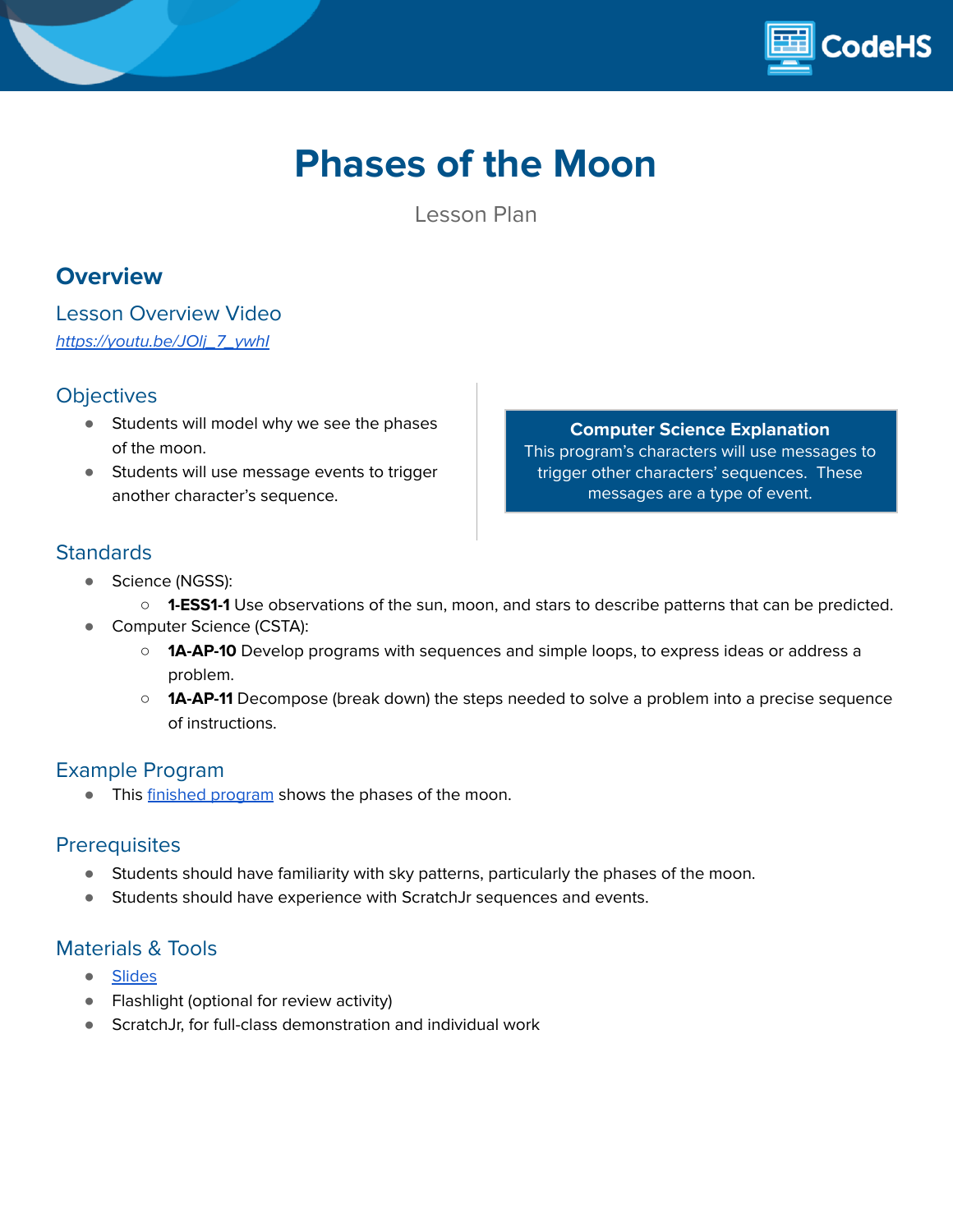

### Lesson Preparation

- If you are not very familiar with why we see different phases of the moon, check out this [recommended](https://www.youtube.com/watch?v=LHD4Pk0D8_g) [video!](https://www.youtube.com/watch?v=LHD4Pk0D8_g)
- Prepare a space for 3 students to model the movement of the sun, moon, and earth.
	- You can prepare simple paper signs that say "Sun", "Earth", and "Moon."
	- $\circ$  If you have the space in the room, all students can get into groups of 3 to do the model.
- For the program, students can draw their own phases of the moon and specifically identify which parts of the moon are visible and when, or use the simplified version that only makes use of the existing ScratchJr characters (which depicts fewer phases of the moon). Decide which version is a better fit for your students.

### Vocab

| <b>Word</b> | <b>Definition</b>                                                  |  |
|-------------|--------------------------------------------------------------------|--|
| Event       | Something that causes something else to happen in a program        |  |
| Rotate      | To spin on an axis                                                 |  |
| Revolve     | To spin around an axis [technically interchangeable with "Rotate"] |  |

### Agenda

- Review Earth/Moon Movement (10 mins)
- Program Preview (5 mins)
- Program Creation (15 mins)
- Showcase & Closing (5 mins)

# **Lesson Details**

## Review Earth/Moon Movement (10 mins)

(Slide 2) Start by introducing Computer Science vocabulary.

(Slides 3-4) Review with students why we see sky patterns:

- The earth rotates on its own axis, the earth revolves around the sun, and the moon revolves around the earth.
	- You can have all students group up and model these movements, or you can just have three students come to the front to model them for everyone else.
	- Students may know that the moon rotates as well, but that will not be a focus of this lesson.

(Slide 5) Have 3 students come to the front of the room to try to model the movements of the earth and moon around the sun. Or, if your room allows, you may choose to have all students get in groups of 3 to model this.

- This activity is optional if time permits.
- The student modeling the sun can just stand still. The Moon student should revolve around the earth student. The Earth student should carefully rotate and also revolve around the sun.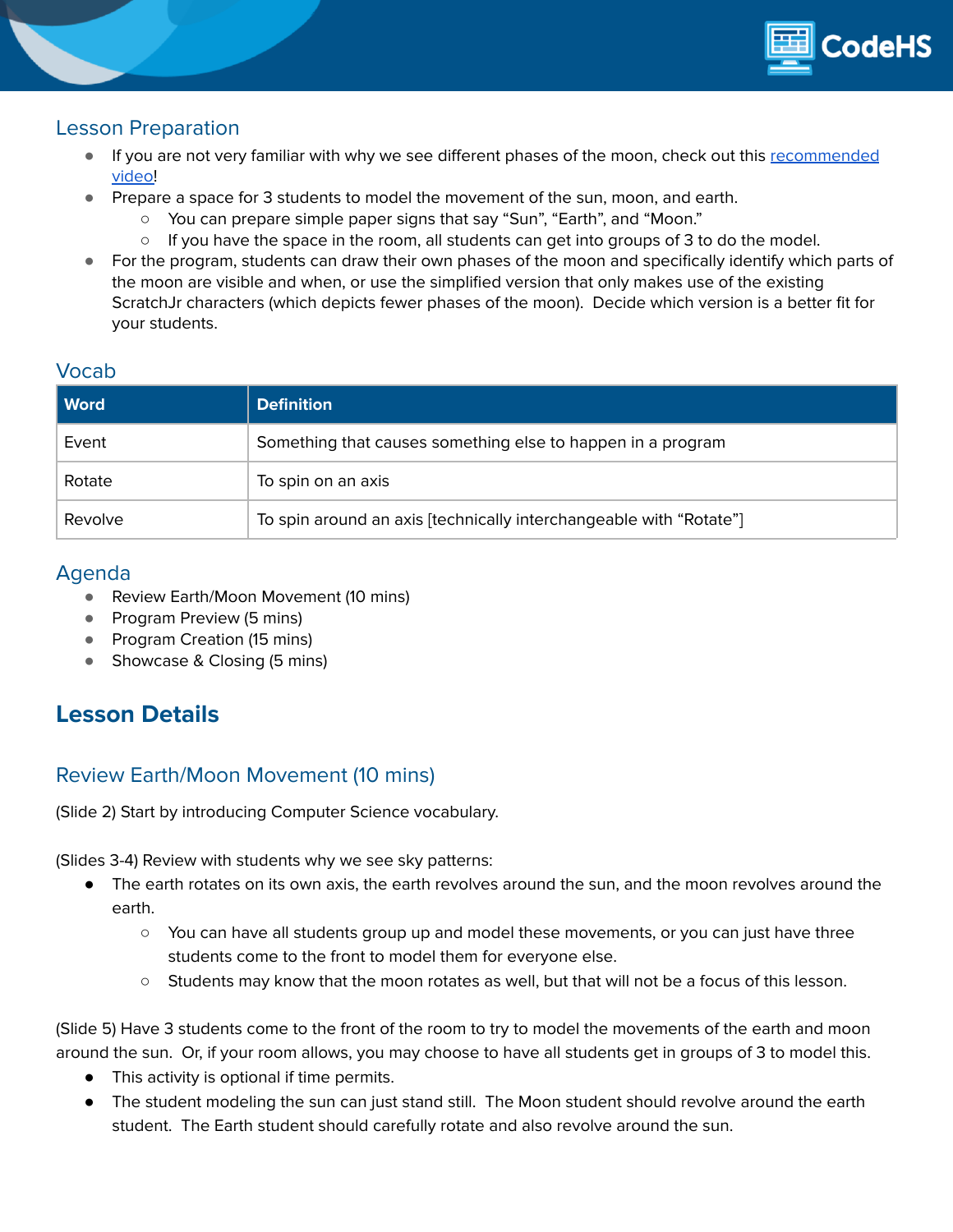

(Slide 6) Review how the moon goes through phases (a "sky pattern") depending on where it is in its revolution of the earth.

- Students may need to study the picture very carefully to see why the moon has phases.
- You can use a flashlight and the 3 students to model this (as much as your room lighting allows).

## Program Preview (5 mins)

(Slides 7-9) Introduce the program that students will be creating.

- (Slide 7) Today we will be creating a program in ScratchJr that will show some of the phases of the moon!
- (Slide 8) Take a look at this program does anyone have any ideas about how we create this program?
	- We can use a picture of the moon and cover parts of it in black to show the phases.
	- We can't change the image of the moon in ScratchJr, so instead we will create 4 moons that will show up one after the other. Because they show up in order, it looks like an animation of the moon revolving around the earth!
- (Slide 9) "Messages" are a type of Event in ScratchJr that will allow one character to send a message to tell another character to start its instructions. Each moon will send a message to the moon that will show up after it. [Explain the blocks in the pictures and how they fit in the code]
- (Slide 10) The Purple-colored blocks are called "Looks" blocks they change the look of the characters. The blocks we will be using are the Hide and Show blocks, which allow characters to appear and disappear when we program them to.

(Slides 11) Start the program together as a class because this is a fairly complex program:

- Add a sun with rays (using the paintbrush), earth, and 4 moons. [Adding sun rays can be skipped if time is limited]
- Show students how to modify a character using the paintbrush shade one of the moon phase's shadows. (They will do this for the two shadowed moons, you can choose to do one or both together).
- Program the first moon (the New Moon completely dark):
	- Adding the Wait block is optional if time is limited. The animation will still work without it it will just be a lot faster.

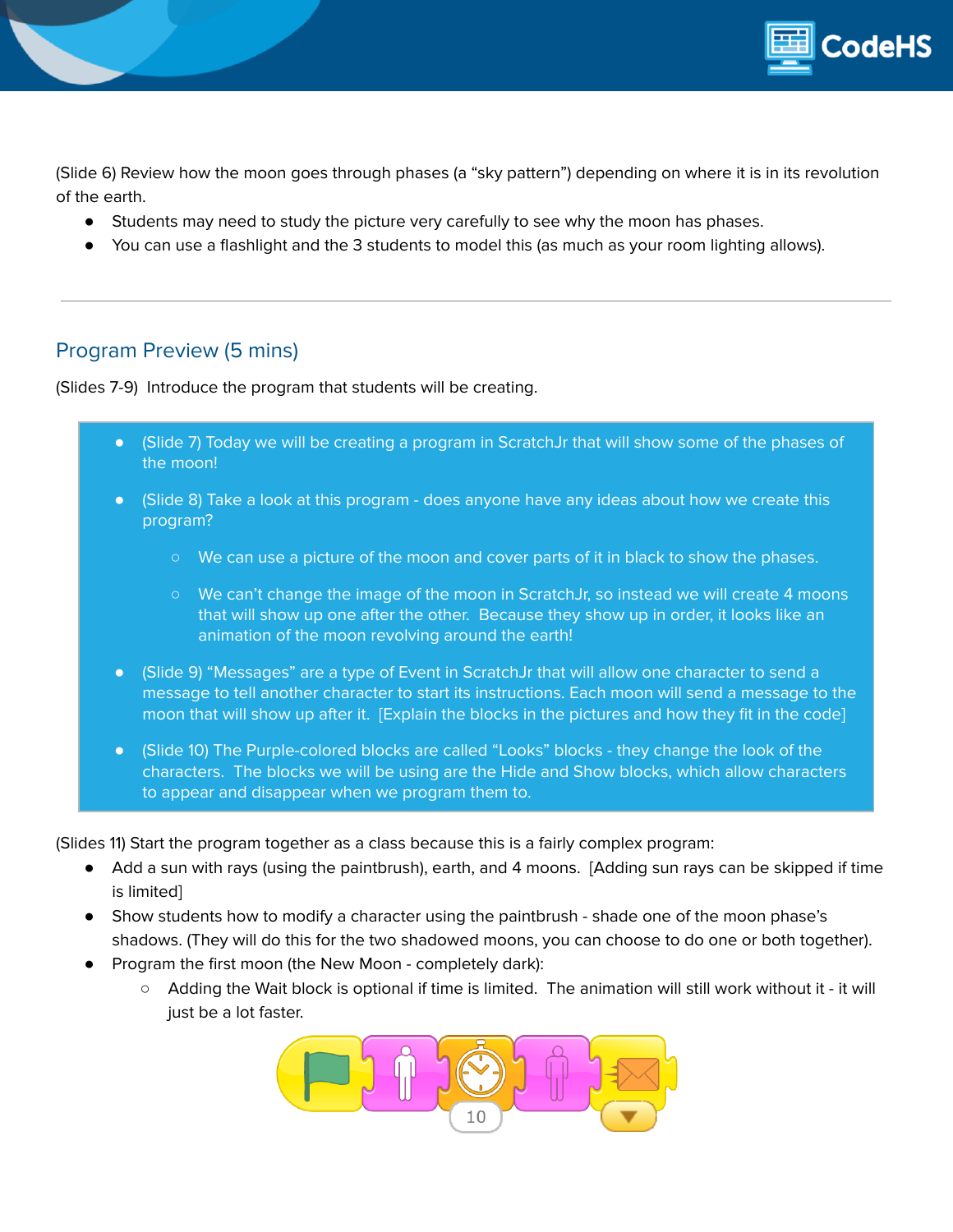

Program the second phase of the moon (note that all moons except the first need to "hide" at the beginning):



At this point, decide whether you want to continue demonstrating, or if students are ready to continue on their own programs.

# Program Creation (15 mins)

Give students time now to finish their own programs in ScratchJr. Use the relevant set of slides depending on if your students will be drawing their own moon phases (Slides 12-14) or if they will only be using ScratchJr characters (Slides 15-17).

(Slide 12) First, have students create all of their characters. They can continue to watch the animation to see the different phases.

(Slide 13) Next, show students the code for the first character - the New Moon.

(Slide 14) Optionally, you can show students the code for the second moon as well if that support is needed.

(Slides 15-17) The process will be the same if students will only be using ScratchJr characters, except they will use the same crescent moon for two partial phases of the moon. As shown in the slides, they are angled to show why different parts of the moon will be visible from the earth.



For the New Moon, use the paintbucket tool to color in white sections of the ScratchJr moon.

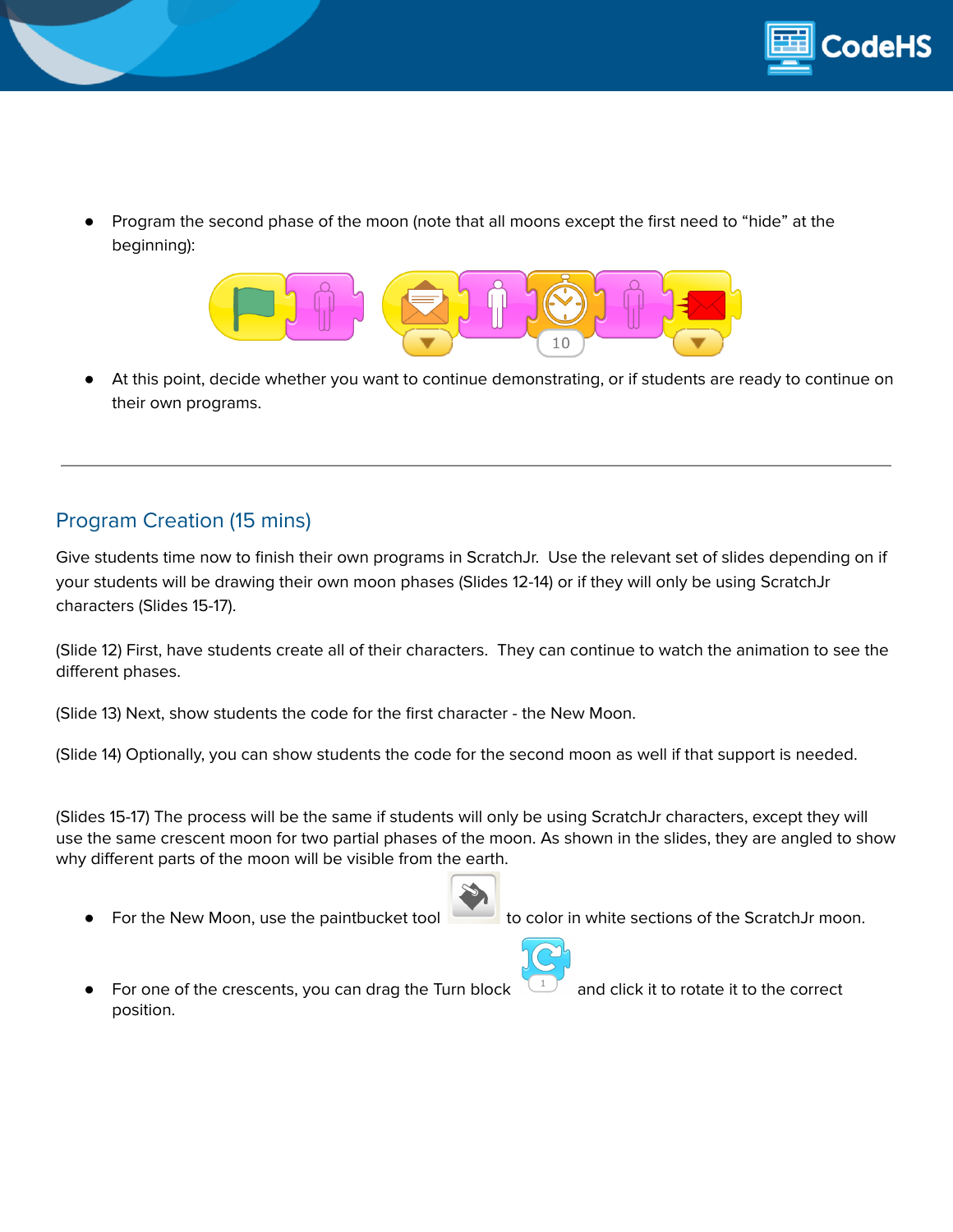

### Common Challenges and Questions

| <b>Question/Challenge</b>                    | <b>Answer</b>                                                                                                                                                                                                    |  |  |
|----------------------------------------------|------------------------------------------------------------------------------------------------------------------------------------------------------------------------------------------------------------------|--|--|
| Why are all the<br>characters "Full Moon"?   | "Full Moon" is the default name of the character - it can be changed in the<br>character editing mode.                                                                                                           |  |  |
| How do I edit the moon?                      | Students may click the checkmark out of habit instead of a paintbrush. They can<br>still tap the paintbrush on the character in the character list on the left.                                                  |  |  |
| Why do we need to make<br>4 different moons? | ScratchJr cannot change the appearance of a character, so we are using four<br>different characters to make an animation of a changing moon. Scratch will have<br>the ability to change the appearance, however! |  |  |
| My moons are out of<br>order.                | Students might accidentally connect the message colors in the wrong order.<br>Remind them that the message colors need to be connected in the right order,<br>and to check the flow of colors.                   |  |  |
| Can I copy code to<br>another character?     | At this point, it's better that they get practice adding the right code blocks, but it<br>is possible to drag code to copy it to another character if time is limited!                                           |  |  |

#### **Extensions**

- Students can make the background black and even add small stars. They need to create a new background in order to do this.
- Students can continue adding more phases of the moon, but will not be able to complete a full cycle because there are not enough different colored messages.
- Students can make the earth rotate with the turn block and a loop.